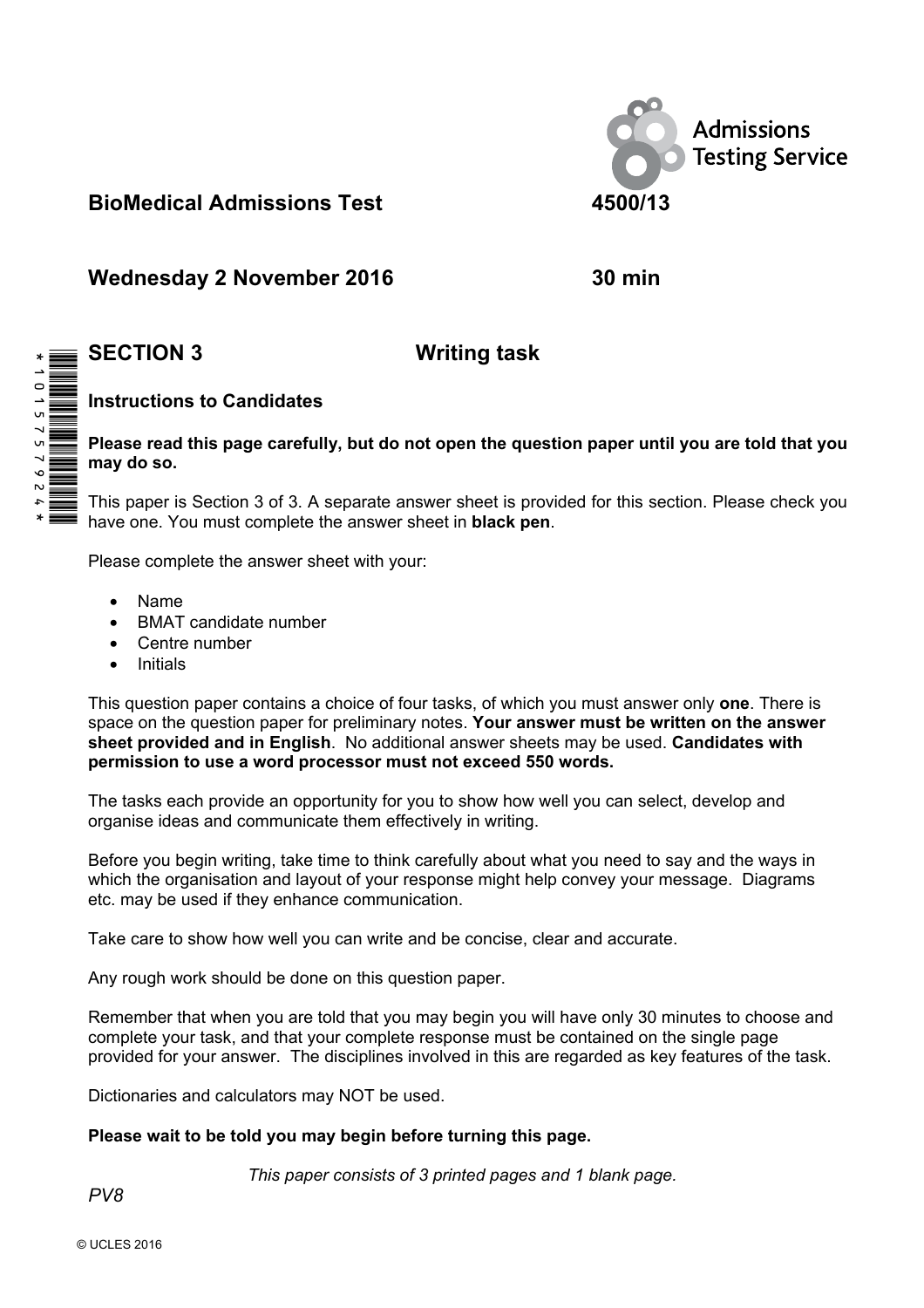**Use this space and the back page for notes etc. if you wish. Remember that your response must be written on the single page answer sheet provided.**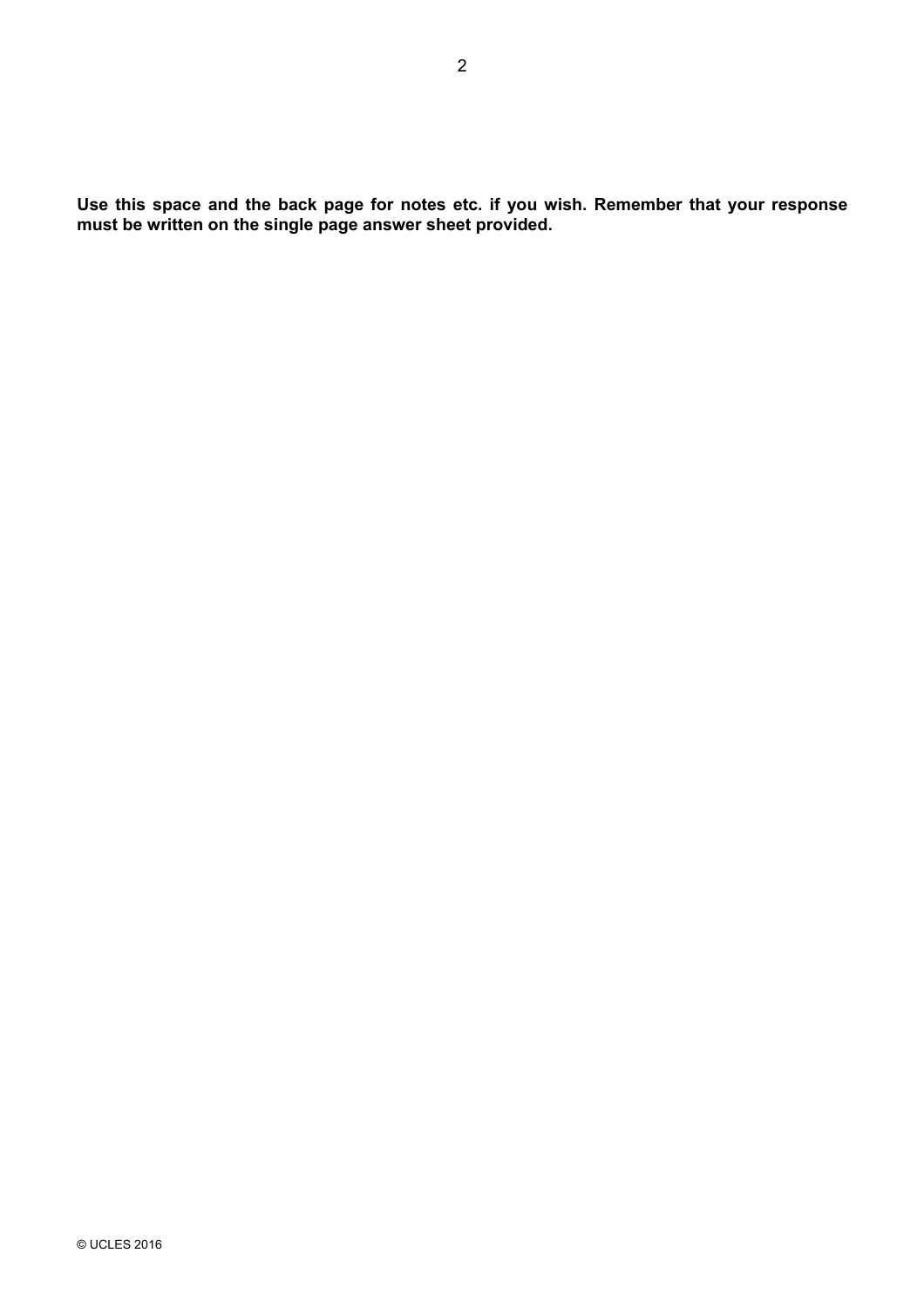## **YOU MUST ANSWER ONLY ONE OF THE FOLLOWING QUESTIONS**

#### **1 'You can resist an invading army; you cannot resist an idea whose time has come.' (Victor Hugo)**

 Explain the reasoning behind this statement. Argue that, on the contrary, any idea can be suppressed with sufficient force. What do you think gives power to an idea?

#### **2 Science is not a follower of fashion nor of other social or cultural trends.**

 Explain what you think the statement means. Argue to the contrary. To what extent do you agree with the statement?

#### **3 The option of taking strike action should not be available to doctors as they have a special duty of care to their patients.**

 Explain what is meant by this statement. Argue that it should be possible for doctors to go on strike as other workers do. To what extent should doctors' duty of care to patients affect the conditions of their employment?

#### **4 If we truly care about the welfare of animals, we must recognise them as fellow members of our communities with their own political rights and status.**

 Explain the thinking behind this statement. Argue that it is not necessary to confer political rights or status upon animals in order to ensure their welfare. To what extent is it possible to incorporate the interests of animals into political institutions?